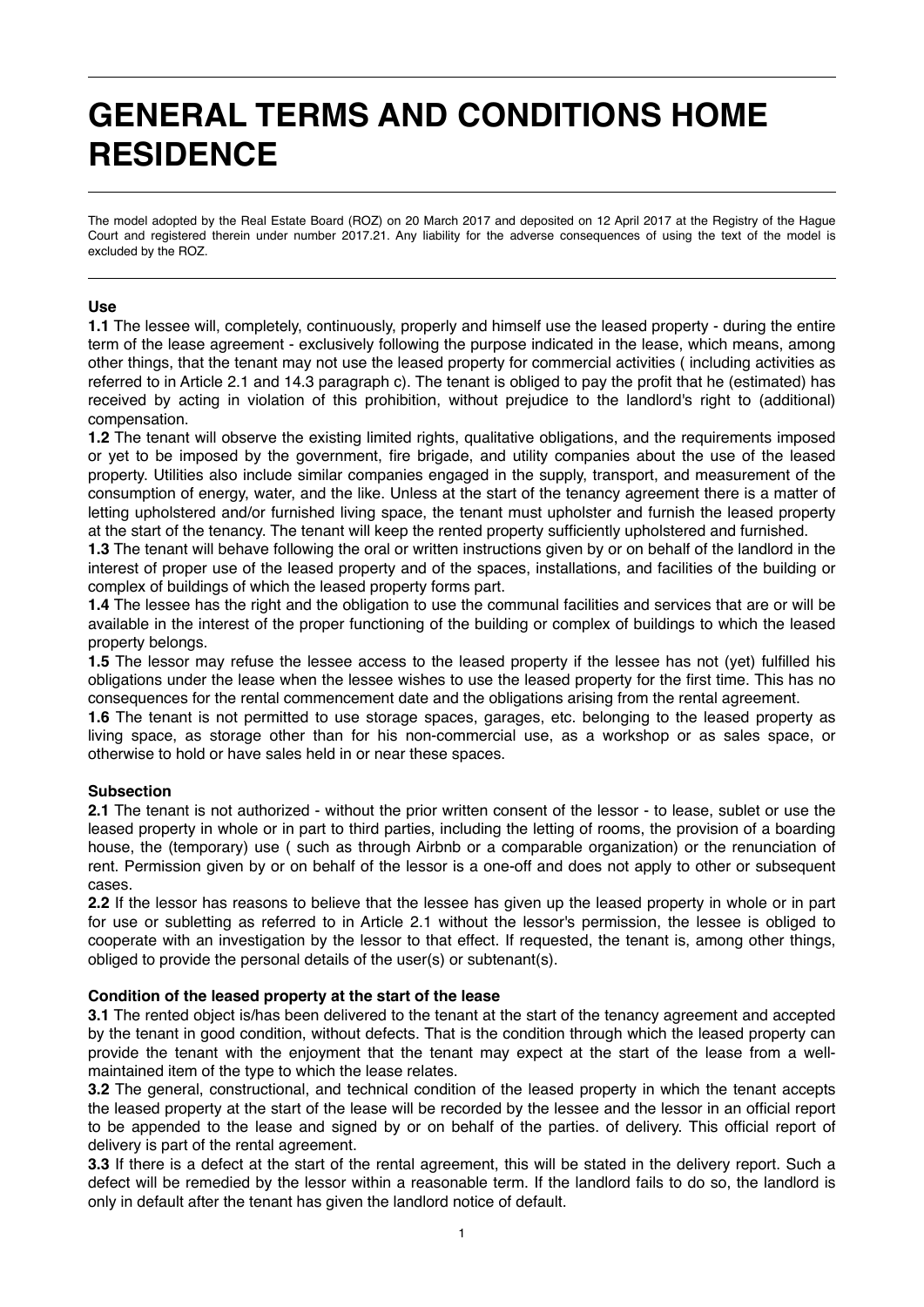# **Changes and additions by the tenant**

**4.1** The tenant is not permitted to make or have made or have made changes or additions in, to, or on the leased property, the furnishing or the appearance thereof, without the landlord's prior written permission. The foregoing does not apply to changes or additions that can be undone without significant costs at the end of the lease.

**4.2** The tenant is not permitted to make changes or additions on or to the outside of the rented property, including the yard, the balcony, the communal areas, and the garden, without the landlord's prior written permission (unless it concerns the layout as an ornamental garden) to apply or to have.

**4.3** Changes or additions will be undone by the tenant at the end of the tenancy agreement unless the tenant has received written permission from the landlord to leave them behind.

**4.4** Unless the parties agree otherwise in writing, the landlord will not grant permission for changes and additions that the tenant wishes to make if:

- as a result, the rentability of the leased property is harmed;
- the change leads to a decrease in the value of the leased property;
- they are not necessary for the efficient use of the rented property;
- they do not increase the enjoyment of living;
- demonstrably the energy index of the rented property by making the changes or additions deteriorates;
- if serious objections by the lessor otherwise oppose the application thereof.

**4.5** In any case, there are serious objections from the lessor if the changes or additions:

- fail to comply with applicable government and/or utility regulations or when any permits required for this have not been obtained;
- are of insufficient technical quality;
- affect the rentability of adjacent homes;
- hinder proper housing management;
- cause or may cause nuisance and/or hindrance to third parties;
- lead to the inability to allocate the home to home seekers from the primary target group of lessor concerning the leased property;
- are or could reasonably be harmful to the rented object or the building of which the rented object forms part;
- change the nature of the rented property;
- conflict with the deed of division(s) or bylaws that relate to the rented property, or with the conditions under which the owner of the leased property has acquired the ownership of the leased property, which the owner of the lessee has acquired the property of the lessee.

**4.6** The lessor is authorized to attach regulations to the lessee's permission or to impose a burden on the lessee, in particular about the materials to be used and their quality, the constructions to be used and the methods to be followed, particularly given the possibility of and implications for future maintenance and safety. The lessor can also attach regulations to permission to be granted about fire, storm, and civil liability insurance, concerning taxes and levies and with regard to liability.

**4.7** The landlord will indicate with his permission whether or not the changes must be undone at the end of the tenancy agreement. If the lessor requests cancellation, the lessor is authorized to demand a guarantee or other security for the fulfillment of that obligation. The cancellation can only be omitted if the landlord agrees, at the joint written request of the tenant and the new tenant, with the maintenance of the changes or additions made by the tenant or taken over by the tenant, in the sense that they can be taken over by the new tenant. The new tenant will in turn see to it that the changes or additions are reversed at the end of the lease concluded with him unless they can be omitted again due to the provisions of the first sentence of this provision.

**4.8** The tenant is obliged to ensure that, when carrying out the changes or additions, all relevant requirements set or to be imposed by the government are met, as well as that all necessary permits and permissions are obtained (such as those from the municipality and fire brigade ), while the costs of the changes or additions are at all times for the tenants' account.

**4.9** The tenant is obliged to maintain and repair the changes and additions made or taken over by him. If the tenant has taken over items, changes, or additions from a tenant preceding him, these will never lead to liability on the part of the landlord. The tenant indemnifies the landlord against claims from third parties for damage caused by changes and additions made or taken over by the tenant.

**4.10** The unpapered walls and ceilings in the leased property may not be provided with wallpaper by the tenant. The tenant is prohibited from pasting stickers on paintwork and from gluing carpeting directly to the screed or stairs. Structure applied to walls by the tenant, such as stucco, textured paint, putz, and the like, must be undone by the tenant at the end of the tenancy agreement, unless the successive tenant has notified the landlord in writing that he/she will replace the applied structure on the walls. takes over walls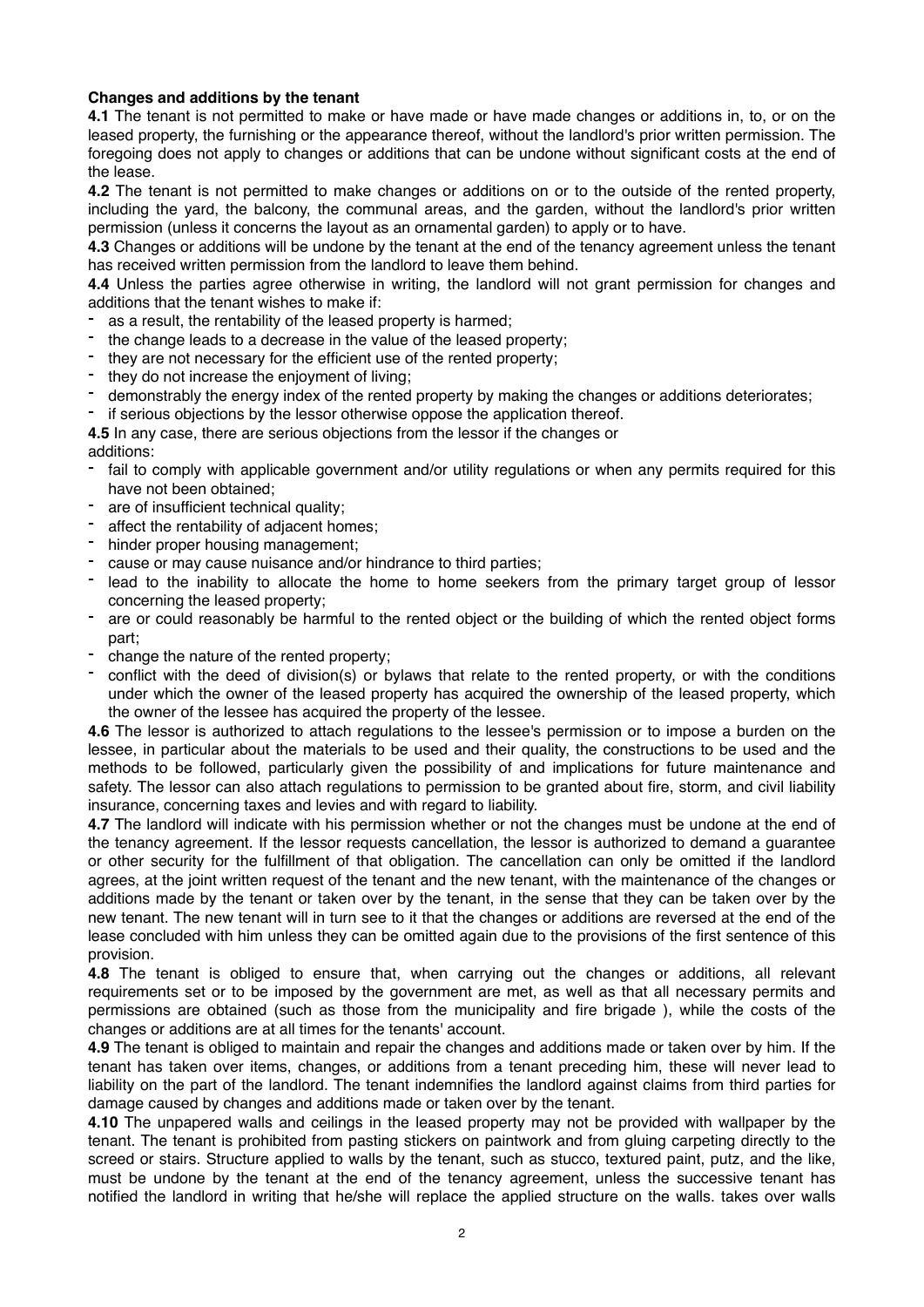from the tenant and that he (the subsequent tenant) will, in turn, take care of their removal upon the termination of his lease.

**4.11** A permission given by the lessor is a one-off and does not apply to other or subsequent cases.

**4.12** The lessor is not bound by a nomination by the lessee of a successor lessee for the leased property; not even if the proposed successive tenant wishes to take over the tenant's property or facilities or changes made in/to the rented object from the tenant.

**4.13** All changes made by the tenant contrary to the lessor's conditions must be undone on the lessor's first notice.

**4.14** If items installed by the lessee in connection with maintenance or repair work on the leased property or the building or complex of buildings of which the leased property forms part must be removed temporarily, the costs of removal, and storage, and reinstallation will be at the expense and risk from the tenant, regardless of whether the landlord has permitted the installation of the relevant items.

# **Changes or provisions by the landlord**

**5.1** If and insofar as mandatory regulations are given to the lessor for changes, adjustments or improvements to the leased property separately, or to the building or complex of buildings of which the leased property forms part, the tenant declares these changes in, on, to or at to allow the rented property.

**5.2** If the leased property is part of a complex of several residences and the lessor wishes to change, adapt or improve the complex, or a part thereof of which the leased property forms part, while those activities are not mandatory by the government, the lessee must allow doing so provided that:

- A. At least 70% of tenants within the complex, or part thereof, of which the rented part is included, has agreed with the proposed change, adjustment, or improvement;
- B. The proposed change, adaptation, or improvement can only be made for complex, technical or organizational reasons, social and/or financial reasons, or by any relevant part;
- C. Landlord has informed the tenant in advance of the proposed change, adjustment, or improvement and has consulted the tenant or the tenant organization respectively.

**5.3** If the lessor is entitled or obliged to make certain changes or innovations in or to the leased property under Article 5.1 or 5.2, the lessor is also entitled to propose the lessee to change the rent based on Article 7:252 and/or article 7:255 of the Dutch Civil Code.

**5.4** The lessor is not entitled to propose the lessee to change the rent for those changes or renewals that can be regarded as remedying overdue maintenance up to the maintenance level that matches the original rent.

**5.5** In the event of changes, adjustments, or improvements as referred to in Articles 5.1 and 5.2, the provisions of Article 11.5 apply.

# **Elevator**

**6.1** If the building of which the leased property forms part has an elevator, the tenant, his housemates and visitors will strictly comply with all regulations given or to be given by or on behalf of the lessor, the elevator installer, or the government.

**6.2** The lessor will take care of taking out a service subscription for the lift installation.

# **Central heating and hot water installation**

**7.1** If the leased property has its own, individually operated, central heating system or a hot water system, the tenant will take care of its preservation "as a good tenant".

**7.2** Without exception, all costs for repair of damage caused by negligence, injudicious use, or improper maintenance of the installations referred to in Article 7.1 with accessories by the tenant or by persons designated by him are at the expense of the tenant.

**7.3** In the event of frost, the tenant is obliged to take all measures at his disposal to prevent freezing of the central heating system, the hot water system, and the water pipe. In the event of the tenant's absence during the heating season, the tenant is not allowed to shut off the radiators of the central heating system, given the risk of freezing for the above-mentioned installations.

# **A common or central antenna arrangement**

**8.1** If the rented object is, is, or can be connected to an existing common or central system for the Internet and/or for the reception of television and radio programs, the tenant is not permitted to install or install its system and/or its antennas, maintain or make changes to the system.

**8.2** Only the connection point(s) installed in the rented housing to the common or central antenna device or internet facility may be used for the connection of equipment. For these connection(s), the tenant must use proper connection cables to be purchased at his expense. The tenant is liable for damage to the installation caused by the use of reception equipment that does not work properly or faulty connecting cables.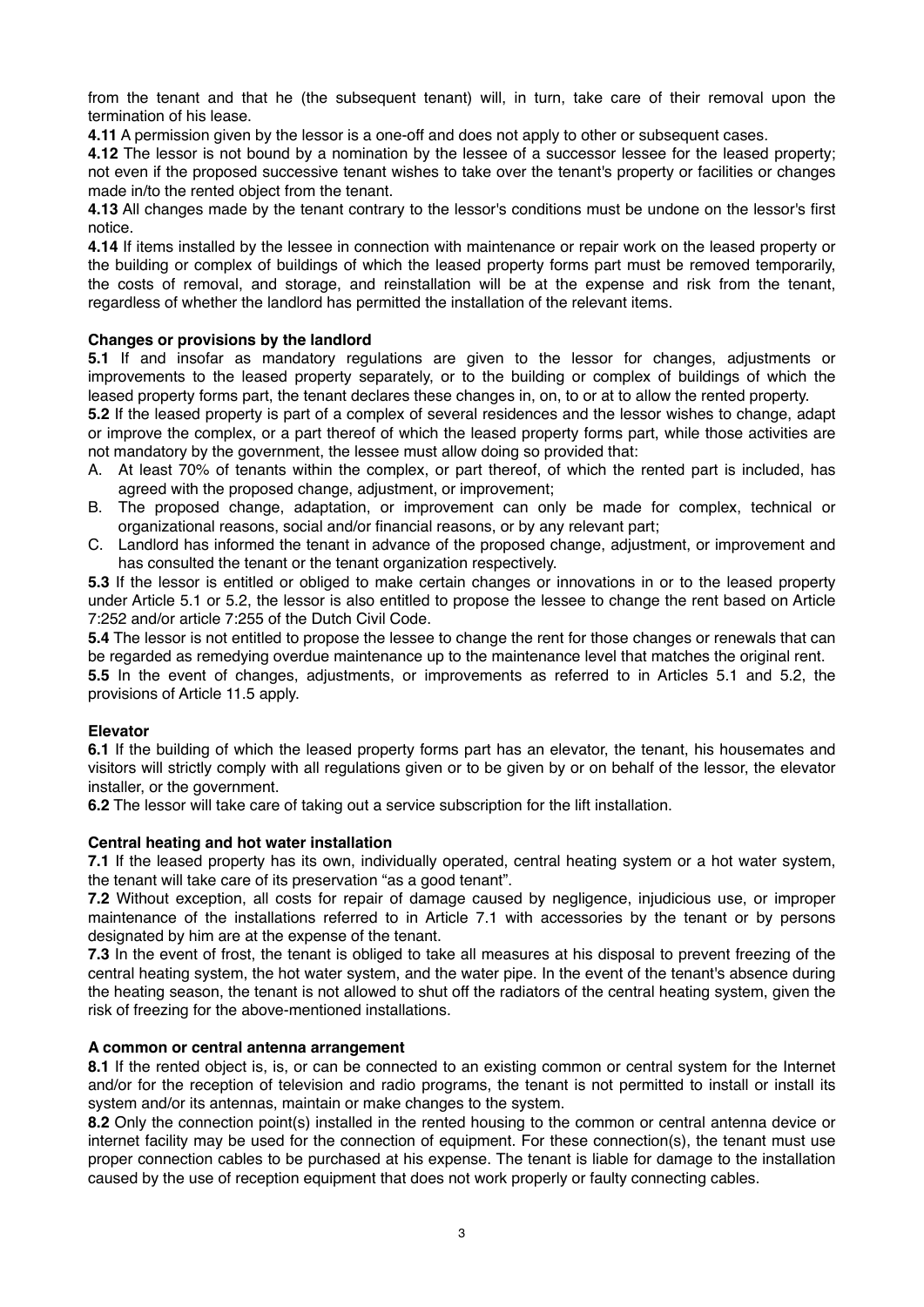## **Garden, yard, fencing, buildings**

**9.1** If the leased property includes a garden or yard, the tenant is obliged to layout, use, maintain and maintain the garden as an ornamental garden and not to use the yard and garden for the storage of goods of any kind. also, or for the storage of one or more cars, caravans, boats, etc. Trees and shrubs, including trees and shrubs that are already present at the start of the lease, must be maintained by the tenant and pruned in time. If trees or shrubs in the garden cause nuisance, they must be removed at the expense of the tenant. If a felling permit is required, the tenant must apply for this at his own expense, with the knowledge of the landlord. Damage caused by trees, shrubs, or other plants is at the expense of the tenant.

**9.2** The tenant is not permitted to erect, change or remove boundary partitions, sheds, timber, and other structures without the landlord's permission.

**9.3** The provisions of articles 4.1 to 4.14 inclusive apply mutatis mutandis.

## **Sunbathing**

**10.1** The tenant is not permitted to install external sun protection unless he has obtained prior approval from the landlord about the construction, the color, and the method of attachment.

**10.2** The provisions of Articles 4.1 to 4.14 inclusive apply mutatis mutandis.

### **Maintenance**

**11.1** Under the law (Article 7:217 in conjunction with 7:240 of the Dutch Civil Code) and this rental agreement, the tenant is obliged to carry out minor repairs to, on, or in the rented property, including in any case the minor repairs referred to in the Small Repairs Decree, and the lessor is obliged to remedy the other defects at the request of the lessee unless this is impossible or requires expenses that cannot reasonably be expected from the lessor in the given circumstances. To this end, the parties will make or have made in good time and properly - each at their own expense - those provisions, including innovations, that are necessary for this and to which the law, any statutory regulation, or agreed conditions oblige them.

**11.2** The stipulations in Article 11.1 do not affect the tenant's obligation to maintain, repair, and renew facilities installed by or on behalf of the tenant as referred to in Article 4.

**11.3** Minor repairs for the account of the tenant will be carried out by or on behalf of the landlord if this maintenance is included in the delivery of goods and services to be provided by or on behalf of the landlord in connection with the occupation of the rented object as referred to in Article 7 of the tenancy agreement.

**11.4** The foregoing does not affect the obligation of each of the parties to take care of those provisions that must be made as a result of intent, fault, negligence, or injudicious use by itself or by persons for whom it is liable.

**11.5** If the lessor deems it necessary to perform maintenance, repair, renovation, or other work on the leased property or the building or complex of buildings of which the leased property forms part or if these are necessary for connection with requirements or measures of the government or utility companies, the tenant will allow the persons necessary for the performance of those activities in to the leased property and tolerate those activities and any inconvenience, without being able to claim compensation, reduction of the payment obligation or termination of the lease. The lessor will consult with the lessee promptly regarding the time of the execution of the work.

**11.6** If one of the parties fails to carry out maintenance, repair, or renewal at its own expense, or if these have been performed injudiciously or poorly, the other party is entitled to carry out these activities at the expense and risk of the negligent party. to perform or have performed, after he has received a written notice of default in which he has been granted a reasonable term for compliance. If the work that is for the account of the tenant cannot tolerate any postponement, the lessor is entitled to carry out or have this carried out immediately at the expense of the tenant.

### **Access**

**12.1** The lessor and all persons to be designated by him are entitled to enter the leased property after consultation with the lessee and on working days between 08:00 and 17:30 for inspection of the condition of the leased property for the activities referred to in Articles 5 and 11 and for appraisals. . In an emergency, the lessor is entitled to enter the rented property without consultation and/or outside the stated times.

**12.2** In the event of an intended lease, sale, or auction of the leased property or (part of) the building or complex of buildings of which the leased property forms part, and in the last three months before the end of the lease, the tenant is obliged, after prior notification by or on behalf of the lessor, to allow viewing the leased property from 10 a.m. to 12 p.m. and from 2 p.m. to 4 p.m. on working days as well as on auction days, and will display the usual 'for rent' or 'for sale' signs or leased (or the building or complex of buildings) tolerate.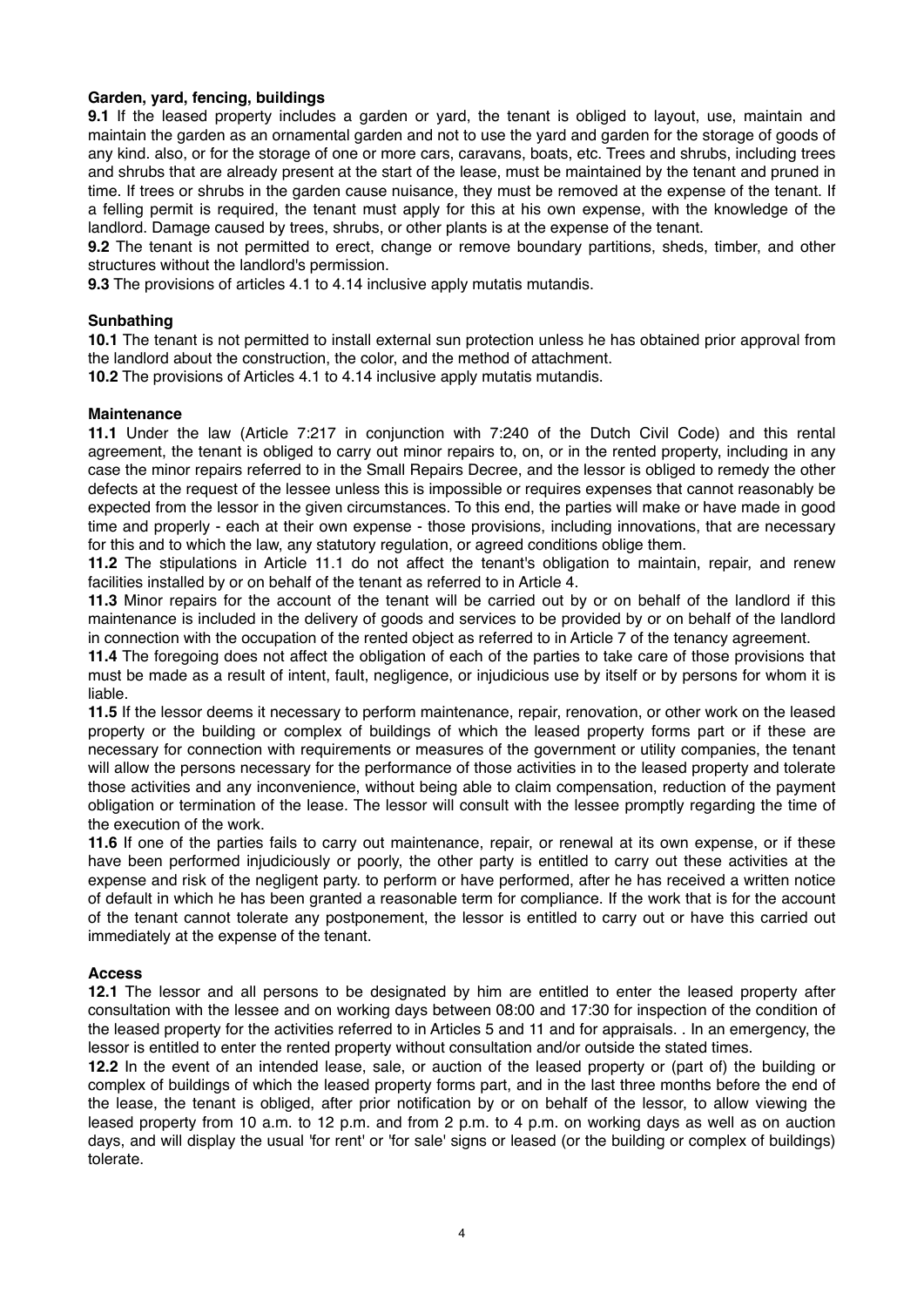# **Damage and liability**

**13.1** If damage has arisen or threatens to occur in, on, or to the leased property, including damage or imminent damage to pipes, cables, pipes, drains, sewers, installations, and equipment, the lessee must immediately notify the lessor in writing.

**13.2** If immediate damage is imminent or damage that has arisen threatens to spread, the tenant must immediately report this to the landlord and the tenant is obliged to immediately take appropriate measures to prevent and limit (further) damage in or to the rented object. This applies in particular when damage is or is likely to occur as a result of any weather.

**13.3** If the leased property is part of a multi-tenant building or a complex of residences, the provisions of Articles 13.1 and 13.2 also apply to the entire building or complex, more particularly to the communal areas and adjacent areas. In these cases, direct action by the tenant is only required if this can reasonably be expected of him.

**13.4** The landlord is not liable for damage and loss of rental enjoyment that the tenant and/or his housemates suffer or for damage to property belonging to the tenant and/or his housemates as a result of visible or invisible defects in the leased property, unless that damage or loss of enjoyment of the rental is attributable to the lessor or if that damage is caused by a defect that was present when the lease was entered into and that the lessor knew or should have known at the time.

**13.5** The landlord is not liable for damage caused to the person and/or property of the tenant or his housemates as a result of storms, frost, lightning, severe snowfall, floods, rise or fall of the groundwater level, natural disasters, nuclear reactions, armed conflicts, civil wars, riots, riots, molestation, and other calamities.

**13.6** The tenant is liable for damage to the rented property that is caused by a failure attributable to him in the fulfillment of an obligation under the rental agreement. All damage, except fire damage, is presumed to have arisen as a result. In this paragraph, the tenant is also understood to mean: housemates of the tenant and third parties who are in the rented property.

**13.7** The tenant is obliged to take out - and to maintain - adequate home contents insurance on customary conditions. For damage that falls under the scope and coverage of an insurance policy taken out by the tenant, the tenant must first contact his insurer.

Protection living climate

**14.1** If the leased property is part of a building or complex of buildings, which includes spaces and sites to which the tenant does not have exclusive rights of use, he will, for his part, contribute to ensuring that these spaces and sites are not polluted, no movable property in, on or and are not used for purposes other than those for which they are intended, or under the lease agreement or the instructions of the lessor. In particular, the lessee will not enter or cause to be entered the roof, the switch rooms for the lift, the fire ladders, the room for the central heating installation, and the room for the pressurized water system. The tenant is also not allowed to place vehicles, prams, bicycles, or other objects elsewhere than on or in the places intended for that purpose, or to knock or hang out bed linen, laundry, etc. on the outside of the building, other than inside the balcony.

**14.2** The tenant is not permitted without prior permission from the landlord:

- A. to place or do advertising on or on the rented property, in whatever form, for oneself or third parties apply;
- B. to connect or have fitted a mechanical extractor hood and other equipment to a ventilation duct;
- C. to arrange or use the flues present in the rented housing for an open fire or a so-called multi-burner, unless it concerns use for a fireplace that is part of the rented part matters.

The provisions of Articles 4.1 to 4.14 inclusive apply mutatis mutandis.

**14.3** The tenant is not allowed:

- A. to keep (pets) animals in or near the rented that cause nuisance;
- B. to discharge combustion gases in a manner other than through existing flue ducts or to install ventilation ducts for this purpose use;
- C. in the rented property, in the common areas and/or parts thereof, or near the property to cultivate or trade rented hemp and/or to set up the rented property as a hemp nursery, hemp dryer, or hemp cutting facility or to carry out other activities that are punishable under the Opium Act. The tenant is also prohibited from having hemp or similar crops available in the rented housing and/or communal areas, or to store or keep it for someone else. The tenant is also not allowed to trade, produce or use khat, soft drugs, hard drugs, or other prohibited substances in the rented property, in the common areas and/or parts thereof or near the rented property, to use or have available. The tenant acknowledges that acting in violation of the aforementioned prohibitions leads to damage to the rented object, as well as to endangerment and nuisance (such as pollution, vandalism, attracting crime, etc.) to the environment. Acting contrary to this prohibition is so serious that it justifies the dissolution of the lease in the shortest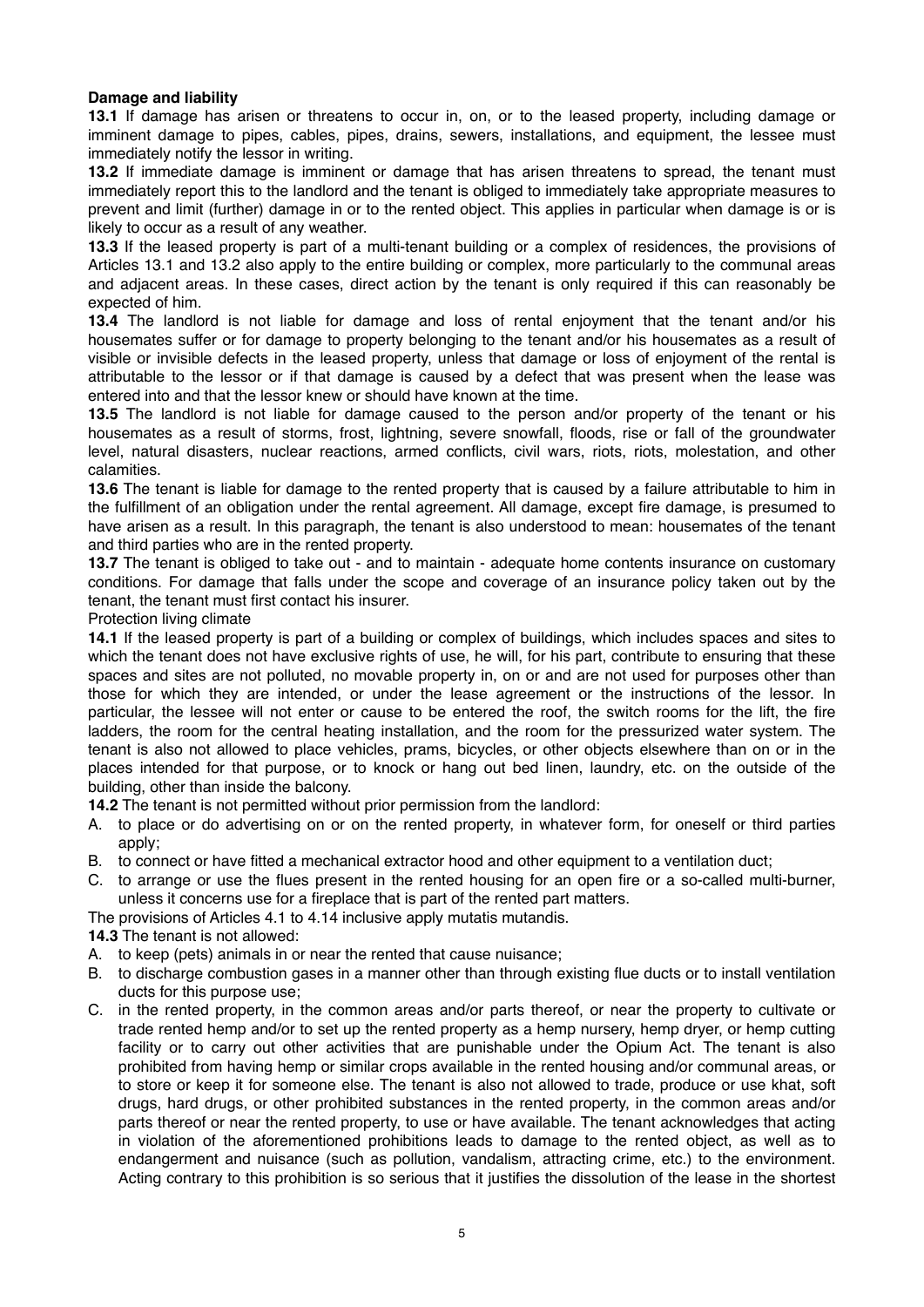possible time. The tenant is obliged to pay the profit to the landlord that he (estimated) has received by

acting in violation of this prohibition, without prejudice to the landlord's right to (additional) compensation. **14.4** The tenant will not cause any nuisance or nuisance when using the building or complex of buildings of which the leased property forms part. The tenant will ensure that third parties or animals present on his behalf do not do this either.

**14.5** Articles 14.1 to 14.4 are intended, among other things, to promote a good living climate between the users of the building or complex of buildings of which the leased property forms part.

**14.6** The tenant will behave and use and maintain the rented object as befits a good tenant.

# **Environment**

**15.1** The tenant will strictly observe the guidelines, regulations, or directions of the government or other competent authorities about the (separate) presentation of waste. In the event of non-compliance or incomplete compliance with this obligation, the tenant is liable for the resulting financial, criminal, and possibly other consequences.

**15.2** The tenant is not allowed:

- A. to have environmentally hazardous items in, on, on, or near the leased property, including stenchspreading, incendiary or explosive items;
- B. to use the rented property in such a way that soil or other environmental pollution occurs as a result of this use.

# **Rent change**

16.1 If the rented property concerns independent living space with a liberalized rent:

- the annual rent change takes place based on the change in the monthly price index according to the consumer price index (CPI), series of all households (2015=100), published by the Central Bureau for the Statistics (CBS);
- the changed rent is calculated according to the formula: the changed rent is equal to the current rent on the change date, multiplied by the index of the fourth calendar month before the calendar month in which the rent is adjusted, divided by the index of the sixteenth calendar month before the calendar month in which the rent is adjusted;
- the rent will not be changed if the adjustment leads to a lower rent than the last applicable rent, but in that case, the most recently applicable rent will remain unchanged until the index figure of the calendar month, which is four calendar months before the calendar month in which the rent is indexed, it is adjusted, is higher than the index based on which the rent was last changed:
- an index figure that is as comparable as possible will be used if Statistics Netherlands discontinues the publication of the said price index figure or changes the basis of its calculation, and in the event of a difference of opinion on this matter, the most diligent party can request a decision from the director of Statistics Netherlands is binding on the parties. Any costs associated with this will be borne by the parties each for half;
- the changed rent also applies if no separate notification is made to the tenant of the change.

# **Utility charges with an individual meter and service charges**

**17.1** In addition to the rent, the renter shall bear the costs of delivery, transport, metering, and consumption of gas, water, and electricity for the leased property, including the costs of entering into the relevant agreements and the meter rent, as well as any other fees and penalties charged by the utilities.

**17.2** The lessee must conclude the supply agreements with the relevant authorities at its own expense and risk unless the leased property has no separate connections and/or the parties have agreed that the lessor will arrange for the supply of gas, water, and electricity.

**17.3** If the parties have agreed that the lessor will arrange for the supply of gas, water, and electricity for the leased property and there is an individual meter in the living space of the leased property, the lessor will determine the compensation owed by the lessee based on the actual costs based on the meter readings. If the Heat Act applies to the supply of heat within the meaning of Article 1 sub g of the Heat Act, the compensation may never exceed the maximum price within the meaning of that Act. In that case, the tenant undertakes to sign a delivery agreement with the landlord as referred to in that law on the first request. If there is no individual meter in the living area of the leased property, the lessor will determine the compensation owed by the lessee.

**17.4** In addition to the rent, the costs associated with the provision of internet, image, sound, and other signals, including the costs of entering into the relevant agreements, as well as any other costs and fines charged by the suppliers of these services are charged.

**17.5** The tenant must conclude the agreements for delivery with the companies involved as referred to in Article 17.4 at its own expense and risk unless the parties have agreed that the landlord will provide the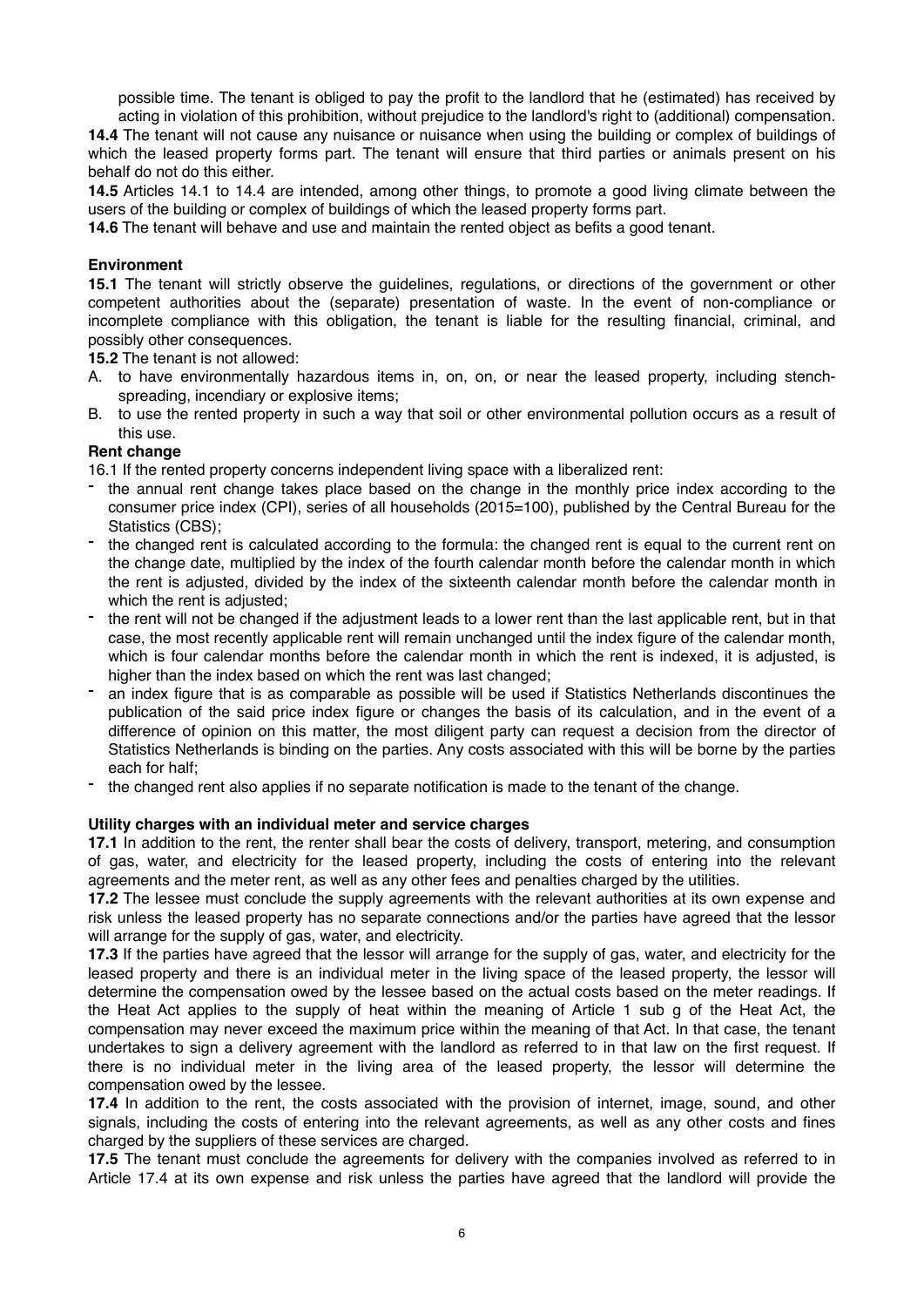internet, image, sound, and other signals. In the latter case, the lessor will determine the compensation owed by the lessee for this.

**17.6** If the parties have agreed that the lessor will (also) arrange for the delivery of (other) goods and services related to the occupation of the leased property, the lessor will also determine the compensation owed by the lessee.

**17.7** Insofar as the leased property forms part of a building or complex of buildings and the delivery of goods and services related to the occupation of the leased property also relates to other parts belonging thereto, the lessor will charge the share reasonably for the account of the lessee. the costs of the delivery of goods and services. The lessor does not have to take into account the circumstance that the lessee does not make use of one or more of this delivery of goods and services. If one or more parts of the complex of buildings are not in use, the lessor will ensure in determining the tenant's share that this does not become higher than if the building or complex of buildings were fully in use.

**17.8** Each year, the lessor provides the lessee with an overview from which the lessee can independently determine his share of those costs. The statutory limitation period commences at the end of the year to which the costs relate.

**17.9** After the end of the lease, a new overview will be drawn up for the period in which this had not yet happened. This overview will be provided after a maximum of 6 months after the end of the year to which the costs relate.

**17.10** If, according to the overview for the relevant period, taking into account advance payments, the tenant has paid too little or received too much from the landlord, additional payment or refund will be made within three months after the overview has been provided. Disputing the correctness of the overview does not result in the suspension of this obligation to pay.

**17.11** If desired, the Landlord offers the Tenant, during one month after the statement has been provided, the opportunity to inspect the books on which the statement is based and other business documents or copies thereof.

**17.12** The lessor has the right to supply electricity, gas, and water for consumption in the residential part of the leased property based on an individual meter located in that section and to supply the other goods and services related to the occupation of the leased property, after consultation with the tenant, to change the type and size.

**17.13** The lessor has the right to pay the advance payment owed by the lessee in connection with the supply of electricity, gas, and water for consumption in the residential part of the leased property based on an individual meter located in that part and the compensation for the other to adapt goods and services provided in connection with the occupation of the leased property in the interim to the costs expected by him, including in a case as referred to in Article 17.12 and the cases referred to in Article 7:261 paragraph 1 of the Dutch Civil Code.

**17.14** The tenant is bound by a reduction or expansion of the supply of electricity, gas, and water to be provided by the landlord for consumption in the residential part of the rented object based on an individual meter located in that part and the delivery of the other items and services related to the occupation of the rented property and the associated changed advance payment if that change relates to a delivery that can only be delivered to several tenants jointly and at least 70% of those tenants have agreed to this. A tenant who has not agreed to the change can, within eight weeks after the landlord's written notification that agreement has been reached with at least 70% of the tenants, demand a court decision regarding the reasonableness of the proposal.

**17.15** If the consumption of gas, electricity, heat, or (hot) water is determined based on consumption meters and a dispute arises about the tenant's share in the costs of consumption due to non-functioning or incorrect functioning of these meters, this share is determined by a lessor consulting company that specializes in measuring and determining purchased gas, electricity, heat and/or (hot) water. This also applies in the event of damage, destruction, or fraud with regard to the meters, without prejudice to all other rights that the landlord has against the tenant in that case, such as the right to repair or renewal of the meters and compensation for damage suffered.

# **Termination by notice**

**18.1** Termination of the rental agreement by giving notice must be done by bailiff's writ or registered letter and on a day agreed for rent payment (usually the first day of a calendar month) and with due observance of a notice period. The notice period for cancellation by the tenant is equal to the duration of a payment period, but not shorter than one month and no longer than three months, and for cancellation by the landlord not shorter than three months, with due observance of Article 7:271 paragraph 5 of the Dutch Civil Code.

**18.2** A rental agreement entered into for a specific term, which is shorter than or equal to two years (in the case of independent living space), respectively five years (in the case of non-independent living space), does not end by notice but by notification, which must be made by registered letter, meaning that the rental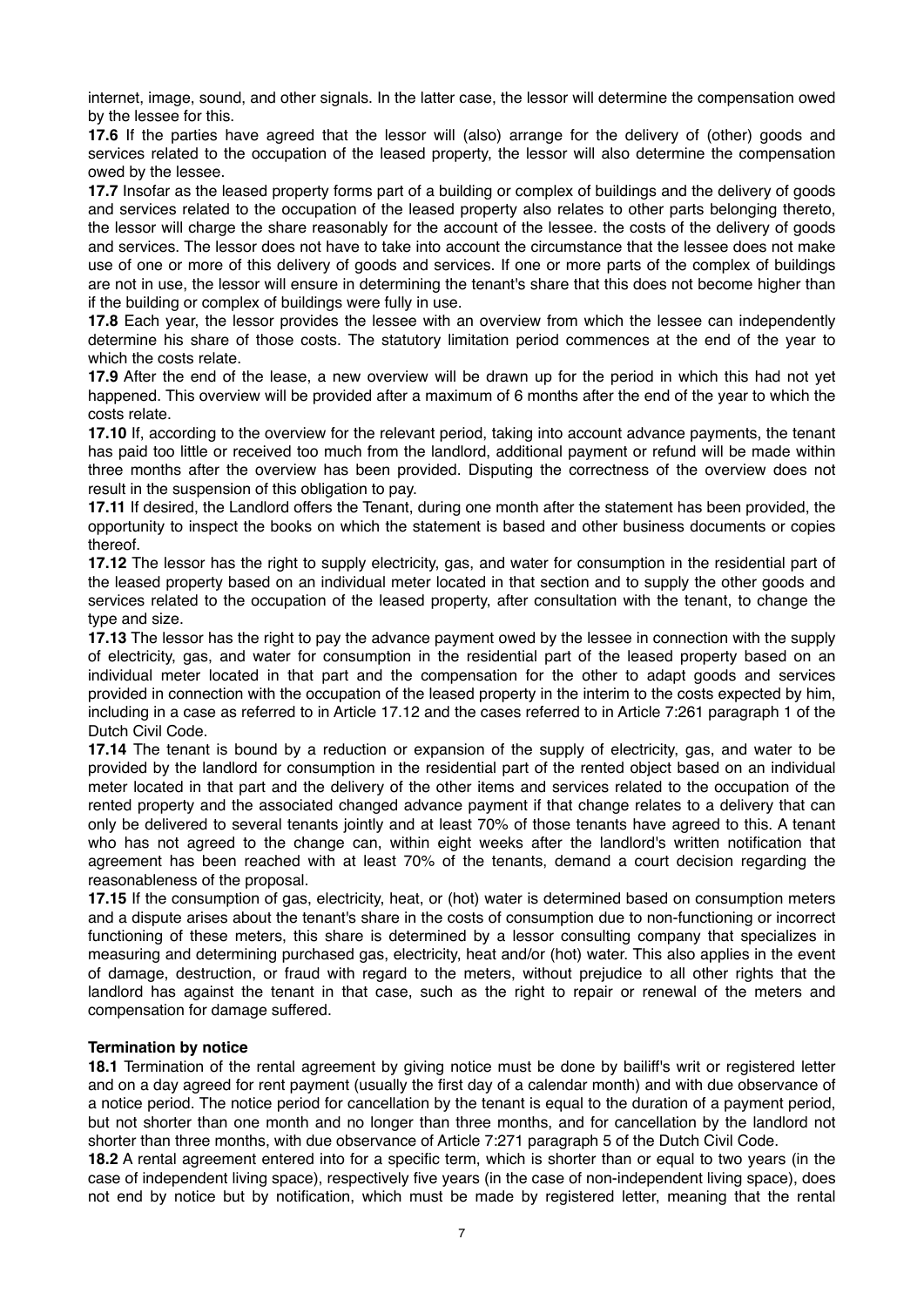agreement ends on the specified term stated in the rental agreement. This notification must be made by the lessor no later than one month before the expiry of the term stipulated in the lease and no earlier than three months before the expiry of that term.

## **End of the rental agreement or use**

**19.1** Unless otherwise agreed in writing, the tenant will return the rented property to the landlord at the end of the lease or the end of the use of the rented property in the condition described in the delivery report at the start of the lease whereby account must be taken off later work performed by the lessor and normal wear and tear and aging.

**19.2** If no official report has been drawn up at the start of the lease, the lessee is deemed to have received the leased property in the condition as it is at the end of the lease unless there is evidence to the contrary.

**19.3** At the end of the lease or the end of the use of the leased property, the lessee must hand over the leased property empty and cleared, free of use and rights of use, properly cleaned, and with all keys, keycards, etc. handed over to the lessor.

19.4 The tenant is obliged to remove at his own expense all items that he has fitted in, to, or on the leased property or has been taken over by him from the previous tenant or user unless the lessor indicates or has indicated otherwise in writing at any time. In addition, the tenant will repair the damage caused to the rented property by the removal of items, deliver the unpapered walls and ceilings in white and, if the rented property includes a garden, leave the ground unpolluted and properly (without pits or holes). For items that have not been removed that have been installed without the permission of the lessor, the lessor will not owe any compensation, unless otherwise agreed in writing.

**19.5** The tenant loses possession of items that he is deemed to have relinquished by leaving them behind in the rented property when leaving the rented property. These items can be removed by the lessor, at the lessor's discretion, without any liability on his part, at the expense of the lessee, without the lessor being subject to a retention obligation. The lessor is free to dispose of these items. He has the right to appropriate these items or to remove them at the risk of the tenant, entirely at his discretion. The lessor can also choose to have the relevant items removed for immediate destruction or temporary storage. If the lessor has had the goods in question transported and stored, the lessee can only get those items back from the lessor during the time that they have been stored against payment at once of all that the lessor has to claim from the lessee. The lessor is not liable for damage to the relevant items arising during removal, transport, or storage.

**19.6** The provisions of Article 19.5 do not apply to movable property that the tenant has transferred to the subsequent tenant, provided that the subsequent tenant has notified the landlord of this transfer in writing. 19.7 The parties must jointly inspect the leased property in good time before the end of the lease or use. The parties will draw up a report of this inspection, in which the findings of the condition of the leased property are recorded. This report also establishes which work must still be carried out at the expense of the tenant about the repairs found to be necessary during the inspection and the overdue maintenance at the expense of the tenant, as well as how this will be done.

**19.8** If the tenant or landlord, after being given a proper opportunity to do so through a registered letter, does not cooperate within a reasonable period with the inspection and/or the recording of the findings and agreements in the report, the party that insists authorized to carry out the inspection without the presence of the negligent party and to establish the report as binding on the parties. The party insisting on record shall promptly provide a copy of this report to the failing party.

**19.9** The tenant is obliged to perform or have performed the work to be performed by him based on the report within the period specified in the report – or otherwise agreed between the parties. If the tenant remains wholly or partly negligent in the fulfillment of his obligations arising from the report, the tenant is entitled to have these activities carried out himself and to recover the associated costs from the tenant, without the tenant having to be given notice of default by or on behalf of the landlord. , and without prejudice to the landlord's claim to compensation for further damage and costs.

**19.10** For the time involved in the performance of the work, calculated from the date of the end of the tenancy agreement, the tenant owes the landlord an amount equal to the last applicable rent, the compensation in connection with the supply of electricity, gas, and water for consumption in the living space of the leased property based on an individual meter located in that section and the compensation for the other goods and services provided in connection with the occupation of the leased property, without prejudice to the landlord's claim to compensation for further damage and costs. The tenant cannot derive any rights from this provision.

# **Payments**

**20.1** The payment of the rent and everything else owed under this lease will be made in Dutch legal tender at the latest on the due dates - without any suspension, discount, deduction, or set-off with a claim that the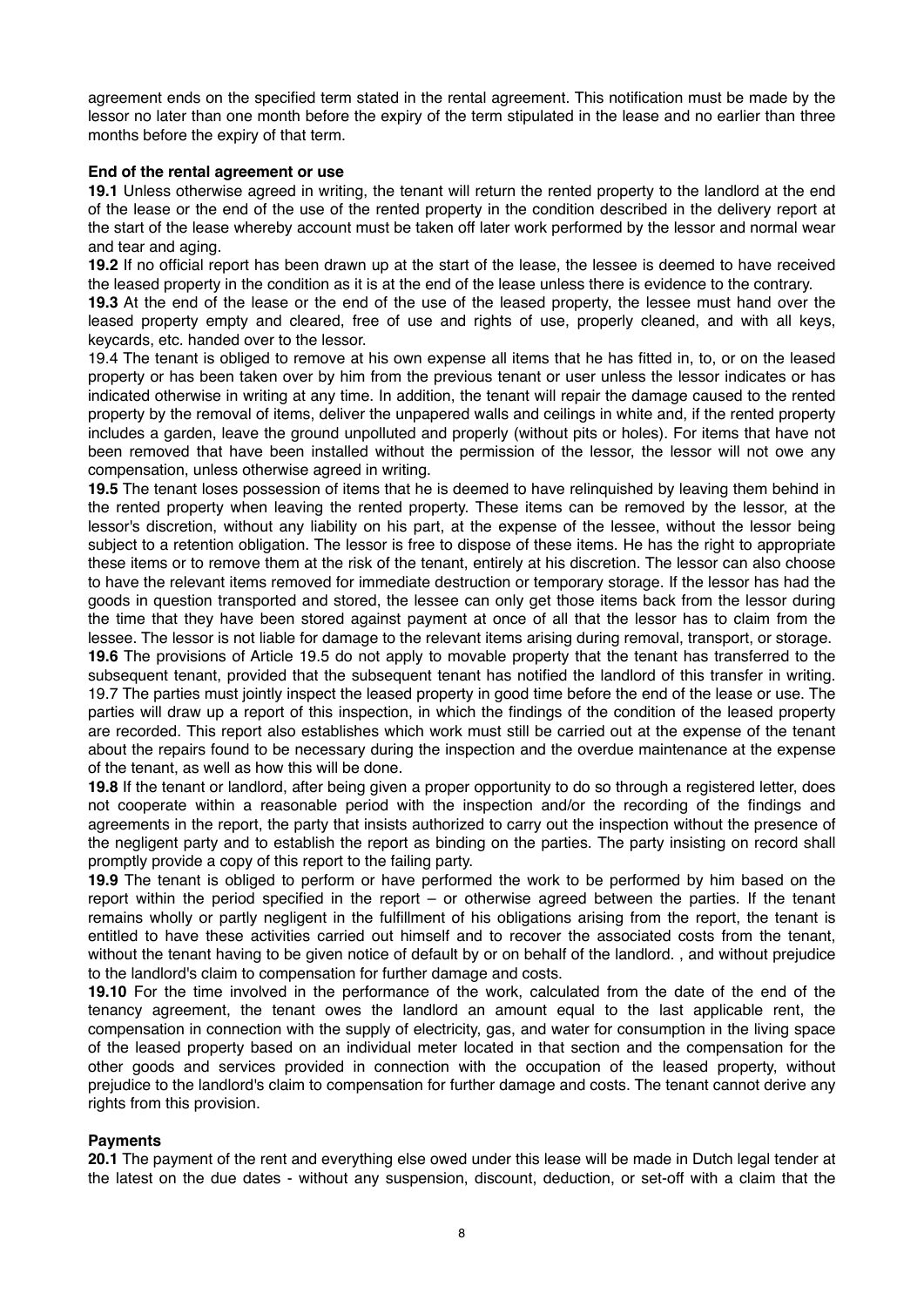tenant has or believes to have against the landlord, except in the case as stated in article 7:206 paragraph 3 of the Dutch Civil Code - be made by deposit or transfer to an account to be specified by the lessor.

**20.2** The lessor is free to change the place or method of payment using a written statement to the lessee. The lessor is entitled to determine from which outstanding claim under the lease a payment received by him from the lessee will be deducted unless the lessee expressly states otherwise when making the payment. In the latter case, the provisions of Article 6:50 of the Dutch Civil Code do not apply.

# **Deposit**

**21.1** As a guarantee for the correct fulfillment of his obligations under the rental agreement, the tenant will, upon signing the rental agreement, deposit a deposit amounting to the amount stated in Article 10 of the rental agreement into a bank account specified by the lessor.

**21.2** If the deposit has been called upon, the tenant is obliged to supplement the deposit at the first request of the landlord with the amount for which the deposit was called.

**21.3** If and insofar as the deposit has not been legally demanded by the lessor, the lessor must repay the deposit after the termination of the tenancy agreement to an account number to be specified by the tenant.

# **Joint and several liabilities, joint tenancy, receivership, and administration**

**22.1** If several persons have committed themselves as tenants, they will always be jointly and severally liable towards the landlord for all obligations arising from the tenancy agreement. Deferral

or remission by the lessor to one of the lessees or an offer to that effect only concerns that lessee.

**22.2** The obligations under the tenancy agreement are joint and several, also to heirs and other successors in title of the tenant.

**22.3** A person who has entered into and signed the tenancy agreement with the landlord together with one or more others, without being legally co-tenant, does not lose his tenancy by permanently leaving the rented property. Even then, he remains jointly and severally liable for the obligations under the lease. A contractual co-tenant (co-tenant) can only terminate the tenancy agreement together with the other tenant(s).

**22.4** When entering into the tenancy agreement, the tenant must notify the landlord whether he is married or has entered into a registered partnership. The tenant will provide the personal details of his partner to the landlord. If the tenant marries or enters into a registered partnership after entering into the tenancy agreement, he will immediately notify the landlord in writing, stating the personal details of the partner.

**22.5** When entering into the tenancy agreement, the tenant must notify the landlord whether he has been placed under guardianship or whether he has been placed under administration. The tenant will provide the personal details of the curator or the administrator to the landlord. If the tenant is placed under guardianship or administration after the lease has been entered into, he will immediately notify the landlord in writing, stating the personal details of the curator or the administrator.

# **Untimely availability**

**23.1** The lessor is obliged to make the leased property available to the lessee on the commencement date as referred to in Article 3.1 of the lease.

**23.2** If the leased property is not available on the intended commencement date, because the leased property was not completed in time, because the previous tenant has not vacated the leased property in a time contrary to agreements made or because the lessor has not yet granted the permits to be provided by the government until the date on which the leased property is available to him, the lessee will not be charged rent, no compensation in connection with the supply of electricity, gas, and water for consumption in the residential part of the leased property based on an individual meter and no compensation for the other goods and services that are provided in connection with the occupation of the leased property, and his other obligations and the agreed terms are also postponed accordingly.

**23.3** The lessor is not liable for the damage resulting from the delay for the lessee unless he can be blamed for an attributable shortcoming in this regard. An attributable shortcoming also includes the situation in which the lessor does not make an effort to make the leased property available to the lessee as soon as possible. 23.4 If the lessor cannot make the leased property available within ten working days after the intended commencement date, the lessee is entitled to dissolve the lease out of court through a registered letter.

# **Apartment rights**

**24.1** If the building or complex of buildings of which the leased property forms part has been or will be divided into apartment rights, the tenant will observe the regulations regarding use arising from the deed of division, statutes, or regulations. The same applies if the building or complex of buildings is or becomes the property of a cooperative.

**24.2** Insofar as this is within its power, the lessor will not cooperate in the establishment of regulations that conflict with the lease.